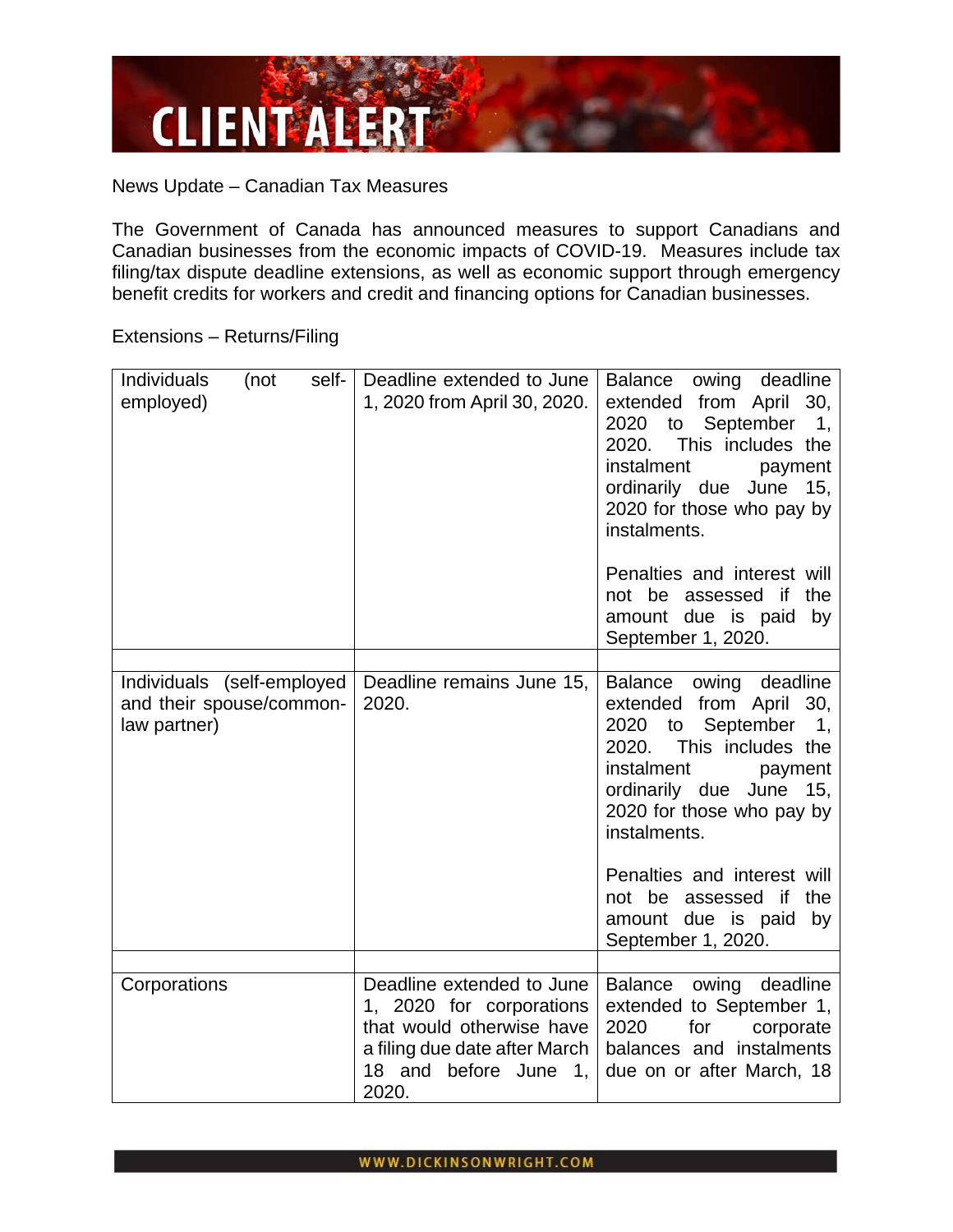|                                                                                                          |                                                                                                                                                                                                                                                                                                  | and before September 1,<br>2020.                                                                                                                                                                                                                                     |
|----------------------------------------------------------------------------------------------------------|--------------------------------------------------------------------------------------------------------------------------------------------------------------------------------------------------------------------------------------------------------------------------------------------------|----------------------------------------------------------------------------------------------------------------------------------------------------------------------------------------------------------------------------------------------------------------------|
|                                                                                                          |                                                                                                                                                                                                                                                                                                  | <b>Penalties</b><br>will<br>not<br>be<br>assessed if the amount due<br>is paid by September 1,<br>2020.                                                                                                                                                              |
| <b>Trust and Estate Returns</b>                                                                          | Deadline extended to Mary<br>1, 2020 from March 30,<br>2020 for trusts and estates<br>with December 31, 2019<br>year ends.<br>Deadline extended to June<br>1, 2020 for those trusts and<br>that would otherwise have<br>a filing due date in April or<br>May 2020.                               | Balance<br>owing deadline<br>extended to September 1,<br>2020<br>for<br>income<br>tax<br>balances and instalments<br>due on or after March 18<br>and before September 1,<br>2020.                                                                                    |
| <b>Partnership Returns</b>                                                                               | Deadline extended to May<br>1, 2020 for partnerships<br>with an original March 31,<br>2020 deadline.                                                                                                                                                                                             | N/A                                                                                                                                                                                                                                                                  |
| Non-resident<br>Information<br>for<br><b>Returns</b><br>Amounts<br>Credited or Paid to Non-<br>residents | Deadline extended to May<br>1, 2020 from March 31,<br>2020.                                                                                                                                                                                                                                      | Balance owed still remains<br>as 15 <sup>th</sup> day of the month<br>month<br>following the<br>an<br>amount was credited<br>or<br>paid to a non-resident.                                                                                                           |
| <b>GST/HST Returns</b>                                                                                   | Filing deadlines have not<br>changed; however, the<br>CRA has confirmed it will<br>not impose penalties where  <br>return is filed late<br>a<br>provided that it is filed by<br>June 30, 2020, and the<br>XRA will not be processing<br>returns<br>until  <br>paper<br>operations return. CRA is | Monthly filers: amounts<br>collected<br>for<br>February,<br>March, and April 2020<br>reporting periods<br>is<br>extended until June 30,<br>2020.<br>Quarterly filers: amounts<br>collected for the January 1,<br>2020 through March 31,<br>2020 reporting periods is |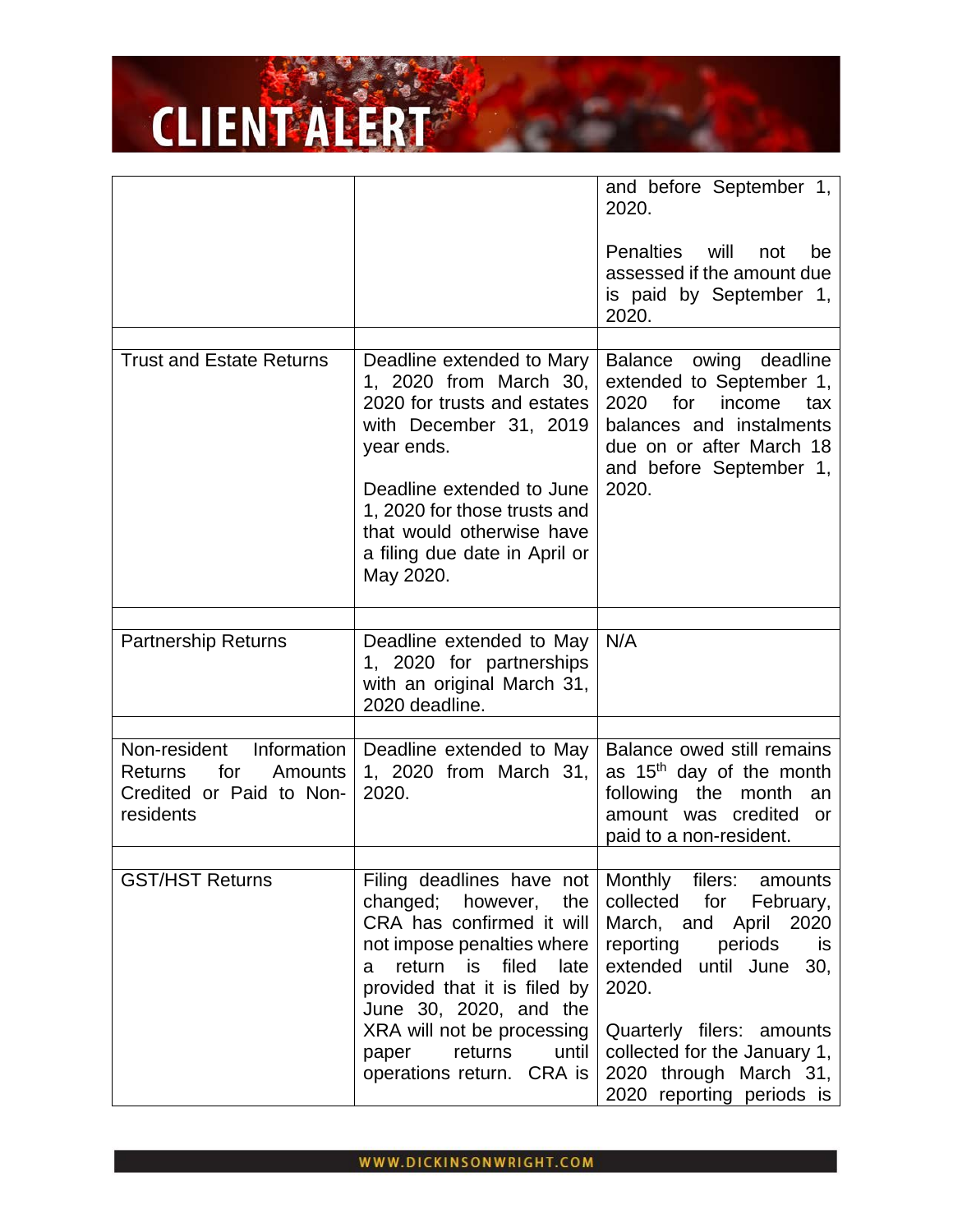| "encouraging"<br>to file online. | registrants | extended until June 30,<br>2020.                                                                                                                                                                                                                                                                |
|----------------------------------|-------------|-------------------------------------------------------------------------------------------------------------------------------------------------------------------------------------------------------------------------------------------------------------------------------------------------|
|                                  |             | filers,<br>Annual<br>whose<br>GST/HST<br>return<br>or<br>instalment are due March,<br>April, or May 2020, have to<br>remit amounts collected<br>and owing for the previous<br>fiscal year (and instalments<br>of GST/HST in respect of<br>the filer's current fiscal<br>year) by June 30, 2020. |

#### Extensions – Tax Disputes/Audits

| <b>Audits</b>     | CRA will not initiate contact with taxpayers for audits.                                                                                                                   |
|-------------------|----------------------------------------------------------------------------------------------------------------------------------------------------------------------------|
|                   | Some exceptions may include limited risk and exception cases or<br>cases of high-risk GST/HST refund claims which require some<br>contact before being paid out.           |
|                   | The CRA will generally not contact small or medium (SME)<br>businesses to initiate any post-assessment GST/HST or income tax<br>audits until the end of April, at minimum. |
|                   | No requests for information related to existing audits will be made,<br>and no audits will be finalized.                                                                   |
|                   |                                                                                                                                                                            |
| <b>Objections</b> | No reassessments should be issued until the end of April, at<br>minimum.                                                                                                   |
|                   | Any objections related to Canadians' entitlement to benefits and<br>credits have been identified as a critical service and will continue to<br>be processed.               |
|                   | All other objections related to other tax matters filed by individuals<br>and businesses will be held in abeyance. No collection actions will<br>be taken.                 |
|                   | Any deadline to file an objection or a related request due March 18<br>or later is effectively extended until June 30, 2020.                                               |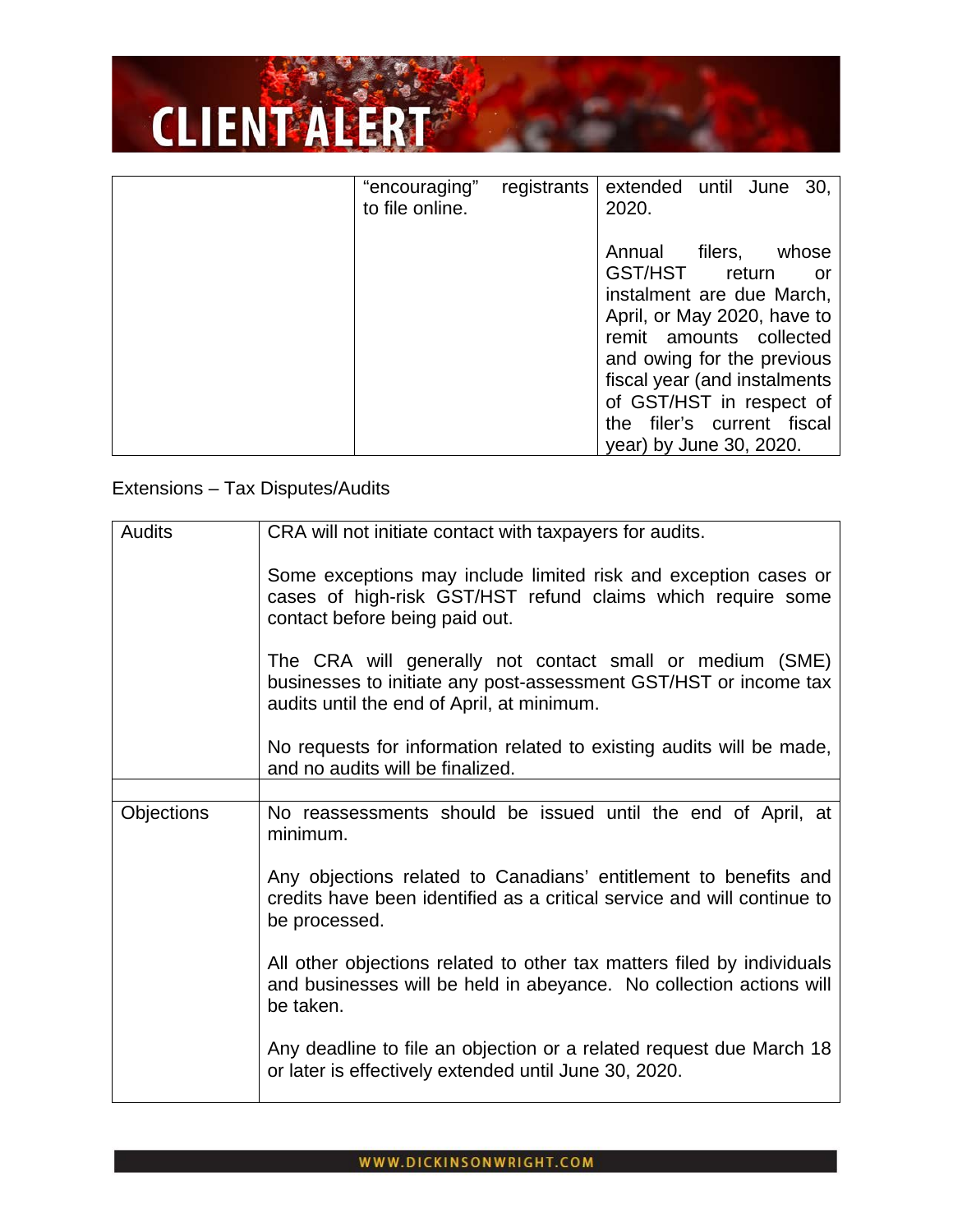| <b>Collections</b> | Collection actions on new debts will be suspended until further notice.                                                                                                                                                                                                        |
|--------------------|--------------------------------------------------------------------------------------------------------------------------------------------------------------------------------------------------------------------------------------------------------------------------------|
|                    | Financial institutions and employers do not need to comply or remit<br>on existing Requirements to Pay (RTPs) during at least until the end<br>of April, and possibly until May.                                                                                               |
|                    |                                                                                                                                                                                                                                                                                |
| <b>Tax Court</b>   | The Tax Court has cancelled its judicial sittings and conference calls<br>until May 1, 2020. Time has stopped running for the purposes of<br>calculating deadlines with The Tax Court. The Tax Court has further<br>ordered that the Tax Court is closed until further notice. |

#### Measures for Corporations

| Canada<br>Emergency<br><b>Wage Subsidy</b> | The Canadian government announced a 75% wage subsidy for<br>qualifying businesses for up to three months, retroactive to March 15,<br>2020.                                                                                                                                                                                                                                                                                                                                                                                    |
|--------------------------------------------|--------------------------------------------------------------------------------------------------------------------------------------------------------------------------------------------------------------------------------------------------------------------------------------------------------------------------------------------------------------------------------------------------------------------------------------------------------------------------------------------------------------------------------|
|                                            | The Canada Emergency Wage Subsidy would apply at a rate of 75%<br>of the first \$58,700 normally earned by employees, equivalent to a<br>benefit of up to \$847/week. There is no overall limit to the subsidy<br>amount that an eligible employer may claim. However, any amount<br>received by an eligible employer will be considered taxable income.                                                                                                                                                                       |
|                                            | The Canada Emergency Wage Subsidy will not be tied to employer<br>payroll source deductions; these amounts will continue to be required<br>to be withheld from the employee's pay and remitted to the CRA.                                                                                                                                                                                                                                                                                                                     |
|                                            | Eligible employers who suffer a drop in gross revenues of at least<br>15% in March and/or 30% in April, or May, when compared to the<br>same month in 2019, or the average of January and February of<br>2020, would be able to access the subsidy. Each month should be<br>examined independently to determine if the employer qualifies. If so,<br>the employer will need to reapply for the subsidy every month.<br>Revenue for this purpose is from business carried on in Canada and<br>earned from arm's length sources. |
|                                            | "Eligible Employers" include all employers other than public sector<br>entities, i.e. municipalities, local government, etc. This includes<br>corporations, partnerships, and sole proprietors, without a<br>requirement that the entity be a Canadian controlled private<br>corporation eligible for the small business deduction. Nonprofits and                                                                                                                                                                             |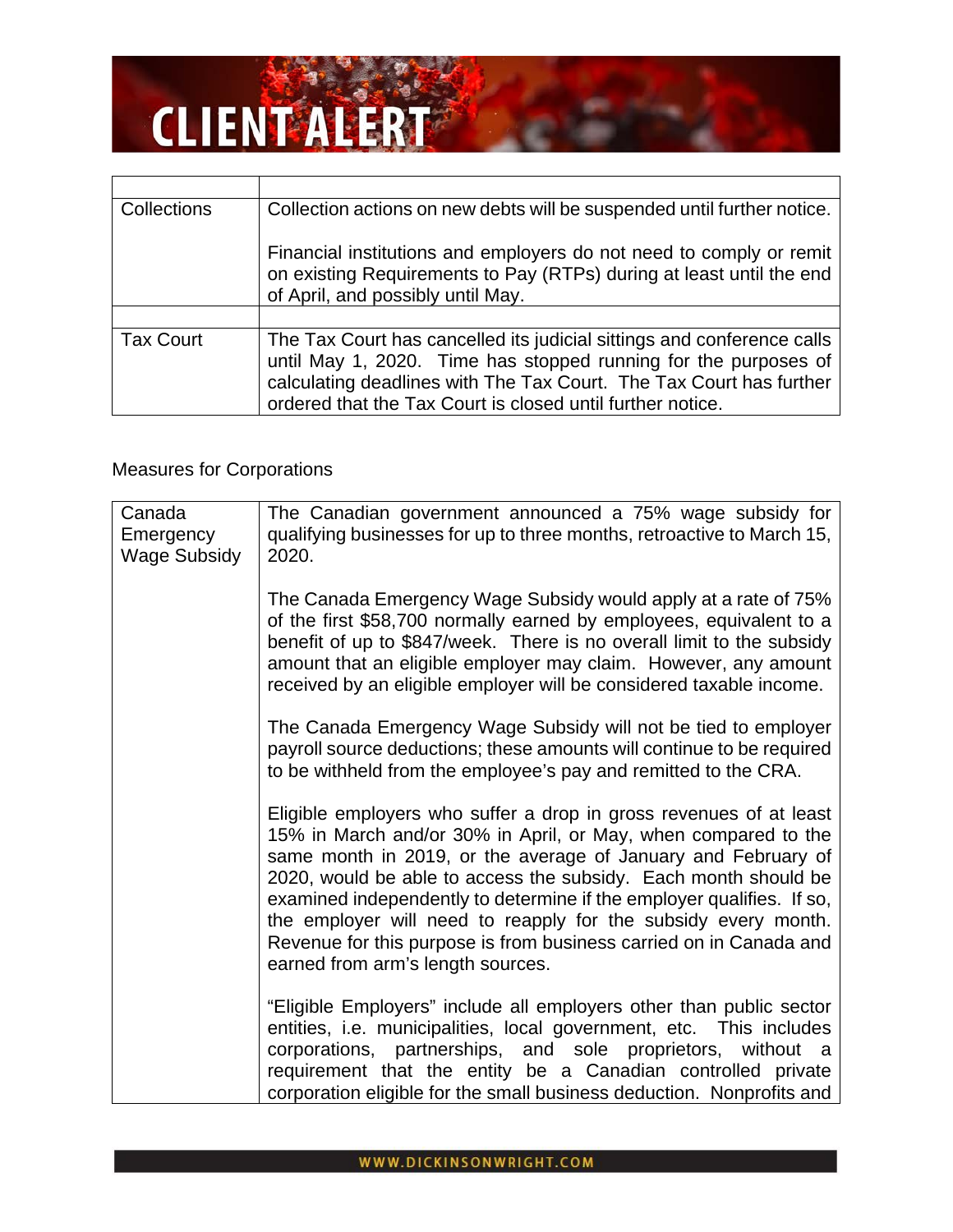|                                            | charities who suffer losses of revenue will be assessed on a case-by-<br>case basis for eligibility.                                                                                                                                                                                     |
|--------------------------------------------|------------------------------------------------------------------------------------------------------------------------------------------------------------------------------------------------------------------------------------------------------------------------------------------|
|                                            | An eligible employer's entitlement to the wage subsidy will be based<br>entirely on the salary/wages actually paid to employees, and all<br>employers would be expected to at least make best efforts to top up<br>salaries to 100% of the maximum wages covered.                        |
|                                            | The subsidy would be accessed by applying through an online CRA<br>portal.                                                                                                                                                                                                               |
|                                            | Employers who do not qualify for the subsidy may continue to qualify<br>for the 10% temporary wage subsidy program, if applicable, paid from<br>March 18 to June 20, up to a maximum subsidy of \$1,375/employee<br>and \$25,000/employer.                                               |
|                                            | An employer would not be eligible to claim the subsidy for<br>remuneration paid to an employee that has not been without<br>remuneration for more than 14 consecutive days in an eligibility<br>period (a 4-week period).                                                                |
|                                            | Penalties may apply in cases of fraudulent claims. Anti-abuse rules<br>will be proposed to ensure that the subsidy is not inappropriately<br>obtained and to ensure that employees are paid the amounts they<br>are owed.                                                                |
| Temporary<br>Wage Subsidy<br>for Employers | Prior to the release of the Canada Emergency Wage Subsidy, the<br>Canadian government released a temporary measure for employers<br>referred to as the Temporary Wage Subsidy for Employers.<br>Legislation concerning this temporary wage subsidy was recently<br>passed in Parliament. |
|                                            | The temporary subsidy is a three-month measure to allow eligible<br>employers to reduce the amount of payroll deductions required to be<br>remitted to the CRA.                                                                                                                          |
|                                            | Employers include individuals (not trusts), partnerships who pay<br>salaries, wages, or bonuses to employees, nonprofits, registered<br>charities, and Canadian controlled private corporations eligible for the<br>small business deduction.                                            |
|                                            | The temporary wage subsidy is limited to 10% of the remuneration<br>paid by an eligible employer between March 18, 2020 and June 20,<br>2020. There is a per employee cap of \$1,375 and a maximum total                                                                                 |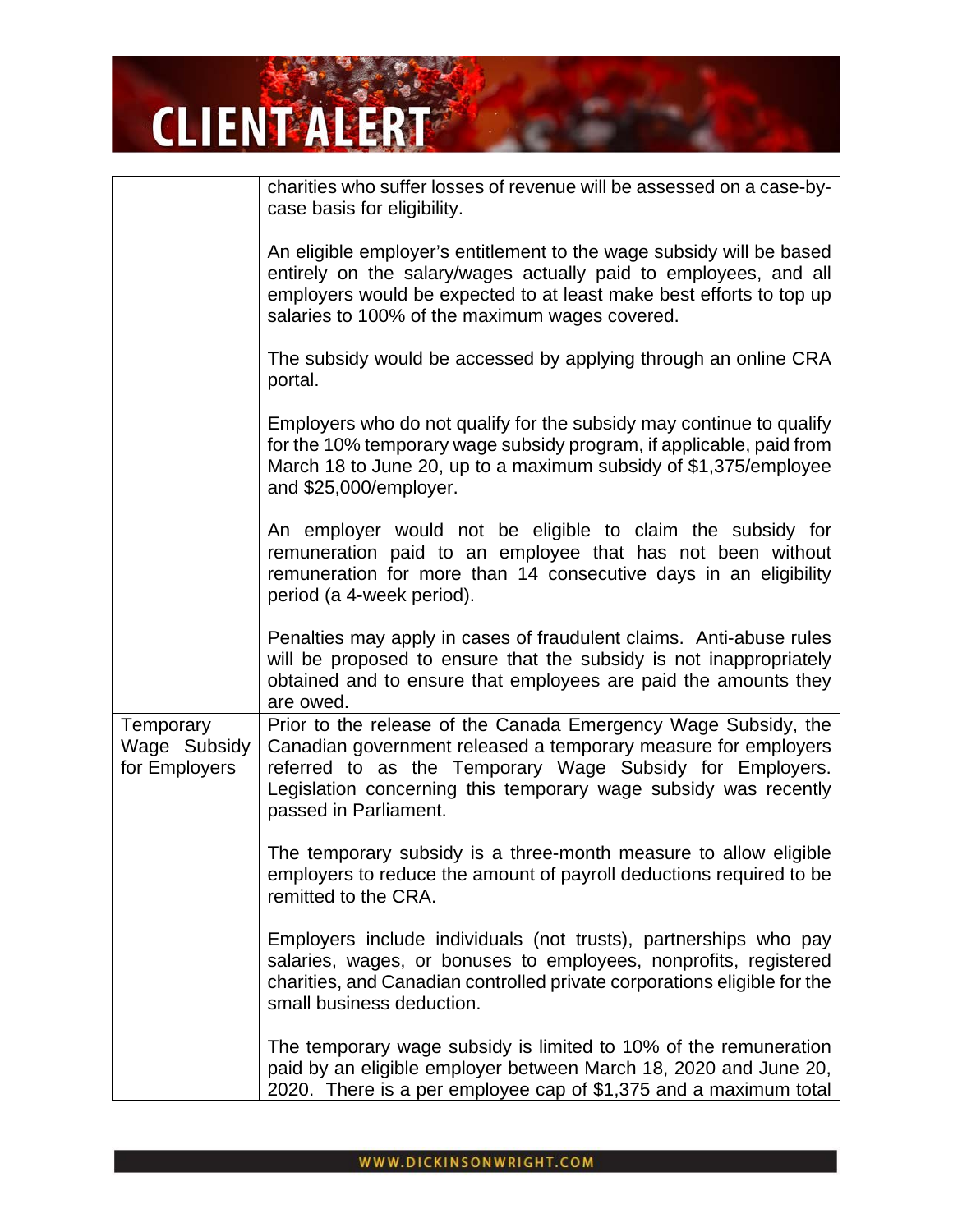|                                                                            | subsidy of \$25,000 per employer. CCPCs that are associated with<br>each other have their own \$25,000 limit which is not required to be<br>shared.                                                                                                                                                                                                                                                                                                                      |
|----------------------------------------------------------------------------|--------------------------------------------------------------------------------------------------------------------------------------------------------------------------------------------------------------------------------------------------------------------------------------------------------------------------------------------------------------------------------------------------------------------------------------------------------------------------|
|                                                                            | Eligible employers can reduce the income tax portion of their payroll<br>remittances when they make their first remittance for remuneration<br>paid after March 17, 2020, or they may choose not to reduce their<br>payroll remittances at this time and instead calculate the total<br>temporary wage subsidy for which they are eligible and request it paid<br>to them at the end of the taxation year or transferred to their payroll<br>remittance account in 2021. |
| Working                                                                    | New relief measures for qualified businesses include:                                                                                                                                                                                                                                                                                                                                                                                                                    |
| Capital Loan -<br>COVID-19                                                 | - working capital loans from the Business Development Bank of<br>Canada ("BDC") of up to \$2M with flexible terms and payment<br>postponements for up to six months for qualifying businesses<br>- deferred payments are for existing BDC clients with total BDC loan<br>commitment of \$1M or less<br>- loans require a GSA and personal guarantee by ownership                                                                                                         |
| <b>Business Credit</b><br>Availability<br>Program<br>("BCAP")              | The Government of Canada has announced the launch of the new<br>Canada Emergency Business Account, which will be implemented by<br>eligible financial institutions in cooperation with Export Development<br>Canada ("EDC").                                                                                                                                                                                                                                             |
| Canada<br>Emergency<br><b>Business</b><br>Account                          | The \$25 billion program will provide interest-free loans of up to \$40,000 to<br>small businesses and not-for-profits, to help cover operating costs while<br>their revenues have been reduced during the COVID-19 crisis.                                                                                                                                                                                                                                              |
| Program                                                                    | Small businesses may apply for an interest-free loan of up to \$40,000,<br>made through the small business's financial institution. To qualify, each<br>applicant must demonstrate that they paid between \$50,000 and \$1M in<br>total payroll in 2019.                                                                                                                                                                                                                 |
|                                                                            | Repaying the loan in full prior to December 31, 2022 will result in loan<br>forgiveness of 25% of the loan being repaid, subject to a cap of \$10,000.                                                                                                                                                                                                                                                                                                                   |
| <b>Business Credit</b><br>Availability<br>Program<br>("BCAP")<br>Small and | EDC to guarantee up to \$20 billion in new operating credit and cash<br>flow term loans issued by financial institutions to Small and Medium<br>Enterprises. Each loan is capped at \$6.25 million with EDC<br>guaranteeing 80% of each loan. Loans are to be repaid within one<br>year.                                                                                                                                                                                 |
| Medium                                                                     |                                                                                                                                                                                                                                                                                                                                                                                                                                                                          |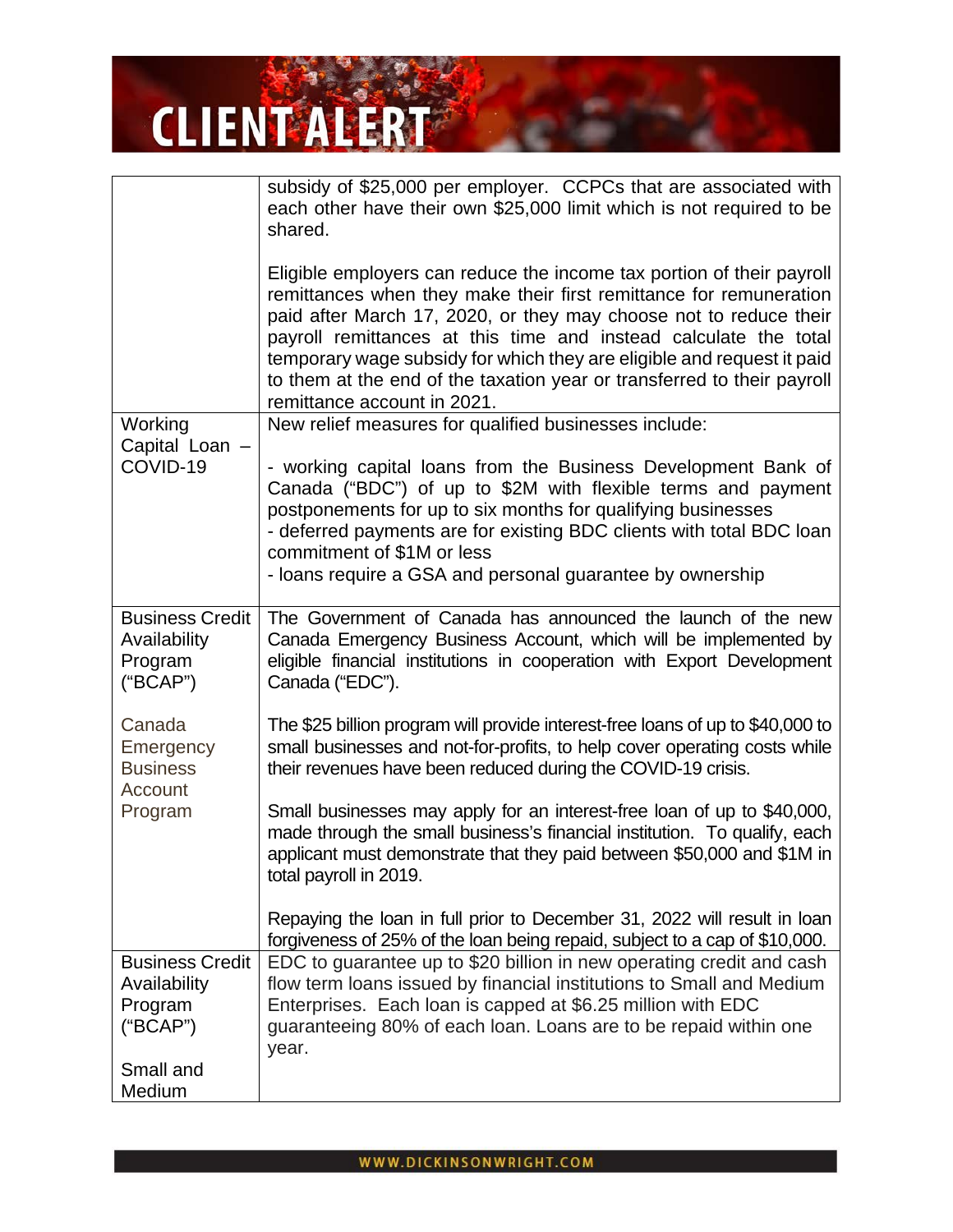| Enterprise | BDC to issue incremental credit to eligible Small and Medium                                                                                                                                                                                                             |
|------------|--------------------------------------------------------------------------------------------------------------------------------------------------------------------------------------------------------------------------------------------------------------------------|
| Loan and   | Enterprises of up to \$6.25M per eligible Small and Medium                                                                                                                                                                                                               |
| Guarantee  | Enterprise, jointly with financial institutions. BDC will finance 80% of                                                                                                                                                                                                 |
| Program    | the loan with the remaining 20% coming from financial institutions.                                                                                                                                                                                                      |
|            | This co-lending arrangement will make up an additional \$20 billion                                                                                                                                                                                                      |
|            | in financing available to Small and Medium Enterprises.                                                                                                                                                                                                                  |
|            | Eligible Small and Medium Enterprises could avail themselves of up<br>to \$12.5M through these two lending streams. Applications are to<br>be made through the Small or Medium Enterprises' existing financial<br>institution or other authorized financial institution. |

#### Measures for Individuals

| Improved<br>Employment<br>Income<br>("EI")<br><b>Sickness</b><br><b>Benefits</b> | El Sickness Benefits provide up to 15 weeks of income replacement<br>and is available to eligible claimants who are unable to work because<br>of illness, injury, or quarantine, to allow them time to restore their<br>health and return to work.                                                                                                                                                                                  |
|----------------------------------------------------------------------------------|-------------------------------------------------------------------------------------------------------------------------------------------------------------------------------------------------------------------------------------------------------------------------------------------------------------------------------------------------------------------------------------------------------------------------------------|
|                                                                                  | Canadians who are quarantined can apply for EI Sickness Benefits.<br>The one week waiting period for EI Sickness Benefits will be waived<br>for new claimants who are quarantined so they can be paid for the<br>first week of their claim.                                                                                                                                                                                         |
|                                                                                  | Individuals claiming EI Sickness Benefits due to quarantine will not<br>have to provide a medical certificate. Those who are unable to<br>complete their claim for EI sickness benefits due to quarantine may<br>apply later and have their EI claim backdated to cover the period of<br>delay.                                                                                                                                     |
| Canada                                                                           | The CERB is a taxable benefit that will provide Canadians impacted                                                                                                                                                                                                                                                                                                                                                                  |
| Emergency                                                                        | by COVID-19 with \$2,000 per month for the next four months. The                                                                                                                                                                                                                                                                                                                                                                    |
| Response<br><b>Benefit</b><br>("CERB")                                           | CERB would be paid every four weeks. The program is set to<br>expire on October 3, 2020.                                                                                                                                                                                                                                                                                                                                            |
|                                                                                  | The benefit applies to any Canadian over the age of 15 years, who<br>was resident in Canada in 2019 and who had a total income of at<br>least \$5,000 from employment or self-employment in either 2019 or<br>in the 12 months immediately preceding their application. A person<br>will be eligible if out of work due to reasons related to COVID-19 for<br>at least 14 consecutive days within the four-week application period. |